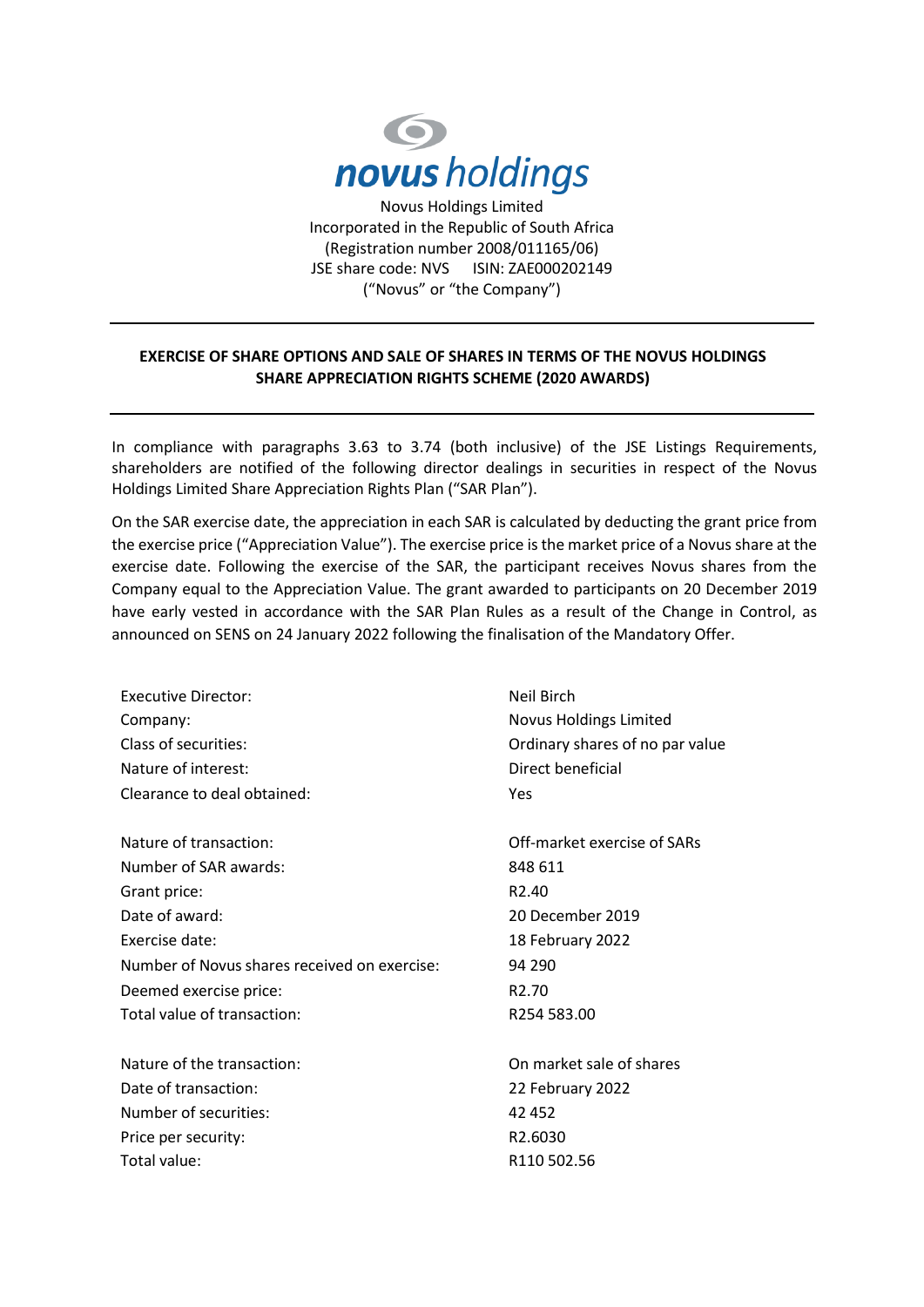Executive Director: The Contract of the Results of the Keshree Alwar Company: Novus Holdings Limited Nature of interest:  $\qquad \qquad$  Direct beneficial Clearance to deal obtained: Yes

Nature of transaction: Off-market exercise of SARs Number of SAR awards: 134 698 Grant price: R2.40 Date of award: 20 December 2019 Exercise date: 18 February 2022 Number of Novus shares received on exercise: 14 966 Deemed exercise price:  $R2.70$ Total value of transaction: Total value of transaction:

Nature of the transaction: On market sale of shares Date of transaction: 21 February 2022 Number of securities: 6 756 Price per security: R2.6653 Total value: R18 006.77

Director: Harry Todd Nature of interest:  $\qquad \qquad$  Direct beneficial Clearance to deal obtained: Yes

Nature of transaction: Off-market exercise of SARs Number of SAR awards: 371 269 Grant price: R2.40 Date of award: 20 December 2019 Exercise date: 22 February 2022 Number of Novus shares received on exercise: 29 872 Deemed exercise price: R2.61 Total value of transaction: R77 965.92

Nature of the transaction: Nature of shares Date of transaction: 22 February 2022 Number of securities: 13 570 Price per security: R2.5834 Total value:  $R35056.74$ 

Class of securities: Ordinary shares of no par value

Company: Novus Print Proprietary Limited Class of securities: Ordinary shares of no par value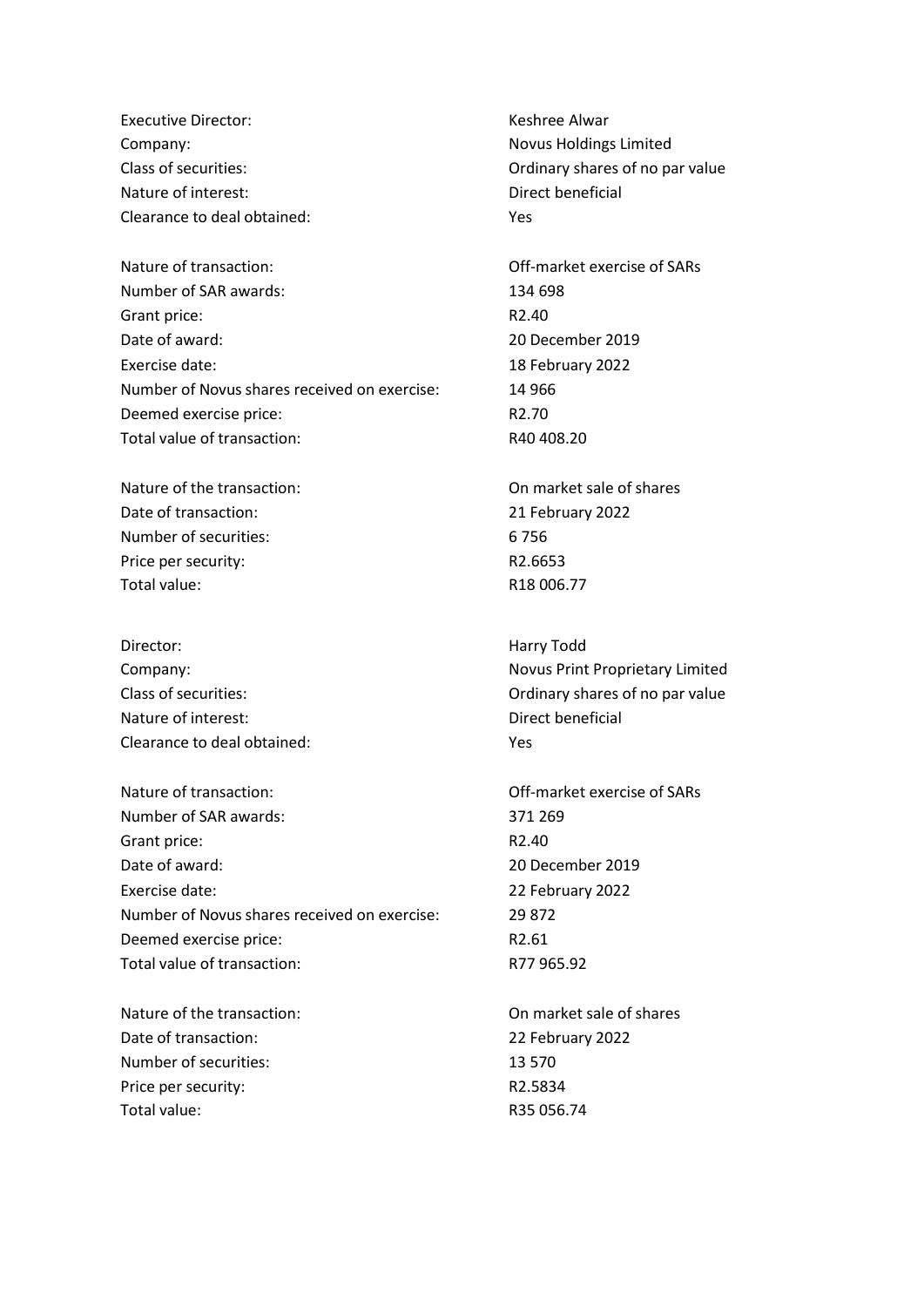Director: Craig Richard Wright Nature of interest:  $\qquad \qquad$  Direct beneficial Clearance to deal obtained: Yes

Nature of transaction: Off-market exercise of SARs Number of SAR awards: 149 937 Grant price: R2.40 Date of award: 20 December 2019 Exercise date: 19 February 2022 Number of Novus shares received on exercise: 14 655 Deemed exercise price: R2.6030 Total value of transaction: R38 146.97

Nature of the transaction: On market sale of shares Date of transaction: 22 February 2022 Number of securities: 14 655 Price per security: R2.6030 Total value: R38 146.97

Director: Peter Metcalfe Nature of interest: Nature of interest: Clearance to deal obtained: Yes

Nature of transaction: Off-market exercise of SARs Number of SAR awards: 317 188 Grant price: R2.40 Date of award: 20 December 2019 Exercise date: 22 February 2022 Number of Novus shares received on exercise: 24 399 Deemed exercise price: R2.60 Total value of transaction: R63 437.40

Nature of the transaction: Nature of shares Date of transaction: 22 February 2022 Number of securities: 11 293 Price per security:  $R2.5834$ Total value: Total value: R29 174.34

Company: Novus Print Proprietary Limited Class of securities: Ordinary shares of no par value

Company: Paarl Media Holdings Proprietary Limited Class of securities: Ordinary shares of no par value